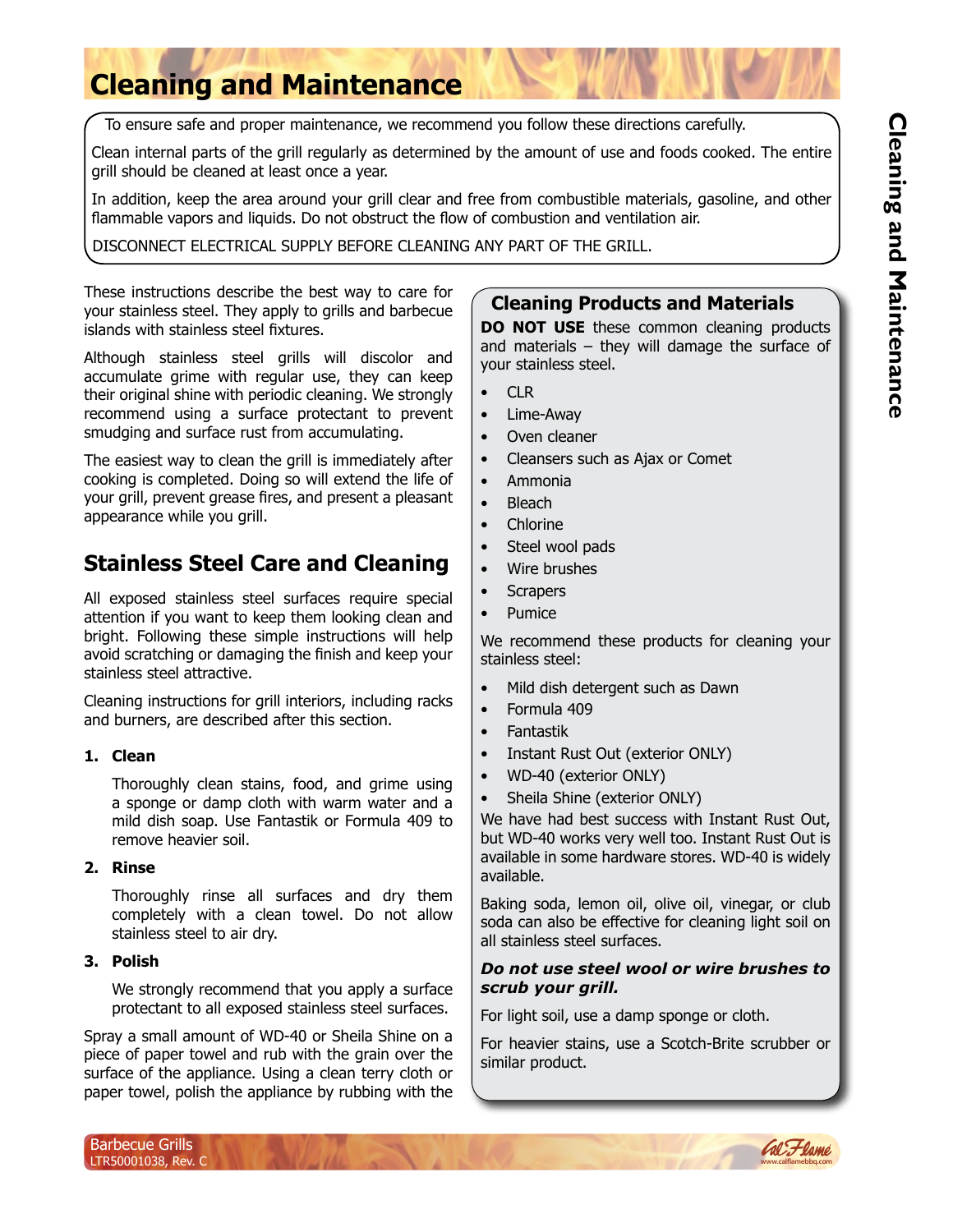grain until excess liquid is removed and the surface shines. It should not be oily to the touch, however some residue is acceptable.

Furniture polish, such as Old English, can be effective for polishing stainless steel and protecting the surface.



Do not use Instant Rust Out, WD-40, or Sheila Shine near food or on food preparation surfaces as it is a health hazard. This includes the interior of the grill, grill racks, stainless steel sinks, the inside of cabinets, warming drawers, and ovens.



**Hazard** aerosol forms. NEVER spray WD-40 or Sheila Shine near an open flame! These products are extremely flammable while in their

# **Rust Removal**

It is a common misconception that stainless steel does not rust. It does not stain, corrode, or rust as easily as ordinary steel (it *stains less*), but it is not stainproof. If not properly protected and maintained, it can corrode, pit, and discolor.



**Important** be diligent in maintaining their stainless Because salt will accelerate rust and corrosion, grill or barbecue island owners who live near the beach need to steel hardware. You need to clean and polish your stainless steel frequently, apply a protectant, and ensure water does not collect and puddle.

There are two methods of rust removal we recommend:

#### **1. Rust removal with Instant Rust Out:**

Spray exterior stainless steel surfaces with Instant Rust Out. Let it stand for about 30 seconds, then wipe with a clean cloth. Apply a second time if necessary.

Instant Rust Out will leave a white residue which can be rinsed off with water. Wipe the grill dry with a clean cloth and apply Sheila Shine or WD-40 as a surface protectant.

#### **2. Rust removal with WD-40 or Sheila Shine:**

Spray exterior stainless steel surfaces with WD-40 or Sheila Shine and wipe down with a dry cloth or paper towel until surface is free of rust. If there is significant rust or corrosion, use a Scotch-Brite scrubber.

Both of these products will act as a surface protectant and help resist smudges, stains, and rust.



**Caution** stainless steel, we do not recommend Although nitric acid (also called aqua fortis) can be effective for rust removal, it is a highly corrosive chemical. Because of the potential for injury or damage to your using nitric acid.

# **Cleaning the Interior of Your Grill**

- 1. Thoroughly clean stains, food, and grime using a sponge or damp cloth with warm water and a mild dish soap. Use Fantastik or Formula 409 to remove heavier soil.
- 2. Thoroughly rinse all surfaces and dry them completely with a clean towel. Do not allow water to accumulate and puddle on stainless steel. Water from various sources such as garden hoses contains iron which will give the appearance of rusting on stainless steel. If allowed to stand for long periods of time on stainless steel, it will cause pitting.
- 3. The racks, flame tamers, and flavor bars can all be removed for cleaning and are dishwasher safe.

# **Burners**

Spiders and small insects occasionally inhabit or make nests in the burner tubes, obstructing the gas flow. Sometimes this results in a type of fire in and around the gas tubes called "flashback". To reduce the risk of flashback, this procedure should be followed at least once a month or when your grill has not been used for an extended period of time.

IMPORTANT: Prior to starting this procedure, turn OFF all of the gas control knobs, shut off the fuel supply, and disconnect the fuel line.